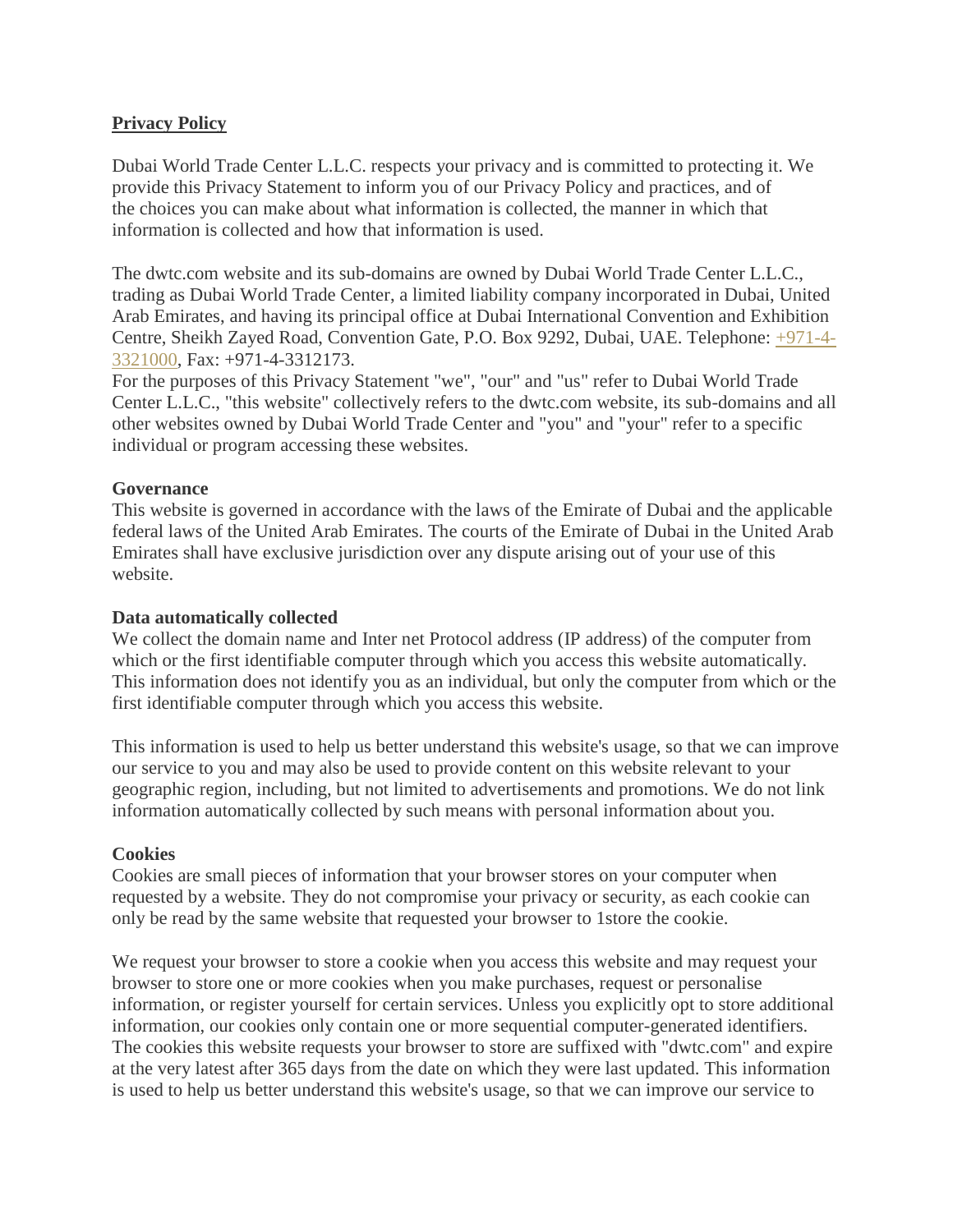you and may also be used to provide content on this website based on your previous visits, including, but not limited to advertisements and promotions. Unless you explicitly opt to store additional information, we do not link information automatically collected by such means with personal information about you. Accepting to store the cookies requested by this website does not give us access to your personal information, but we may use the cookies to identify your computer. Most browsers automatically store cookies by default, but you can choose to refuse or selectively accept to store certain cookies by adjusting the preferences in your browser. However, if your browser refuses to store cookies, some features of this website may not be available to you and some pages on this website may not display properly. You can find information on popular browsers and how to adjust your cookie preferences at the following websites:

- Microsoft Internet Explorer: [http://www.microsoft.com/...](http://www.microsoft.com/info/cookies.htm)
- Mozilla Firefox: [http://www.mozilla.org/...](http://support.mozilla.com/en-US/kb/Cookies)
- Google Chrome: [www.google.com/chrome](http://www.google.com/chrome)

Additionally, browsers such as Microsoft Internet Explorer feature The Platform for Privacy Preferences (P3P) technology, which gives you the ability to make informed choices about the use of your personal information online. P3P-enabled browsers can be configured to automatically accept or refuse to store cookies, based on whether a website's P3P compact policy file meets your privacy preferences. We will make every effort to provide a P3P compact policy file for each cookie that this website requests your browser to store.

#### **Data collection and use**

When you request information through this website, we may need to know some personal information about you. When emailing us, or subscribing for information we will need your email address, name and other limited personal identifiers. If you choose to purchase information, goods, products or services, we will usually require some additional limited financial details. Where you request employment related services or products we will usually need limited data about personal identifiers, education, employment, family and financial details. Your personal data will be processed to provide information, goods, products and services you request in the form that you require.

Most of this information may be used by us to enable us to review, develop and improve the services which we offer and provide you with information we think you will find valuable. Sensitive information such as your credit card details will only be used for the purpose of processing payment and will not be used for any other purposes. We will not share your details with any third party without your explicitpermission, unless required by law enforcement action, or local law. You expressly agree that we can share your details with third party service providers and sub-contractors retained to perform functions or services on our behalf including but not limited to marketing and advertising: data processing and other information technology and office services. The information you submit may be transferred, stored and hosted outside of the country from which you may be accessing this website, and may be transferred to countries which do not have data protection laws or to countries where your privacy and other fundamental rights will not be protected as extensively. These and all other transmissions will remain secure and under our sole control.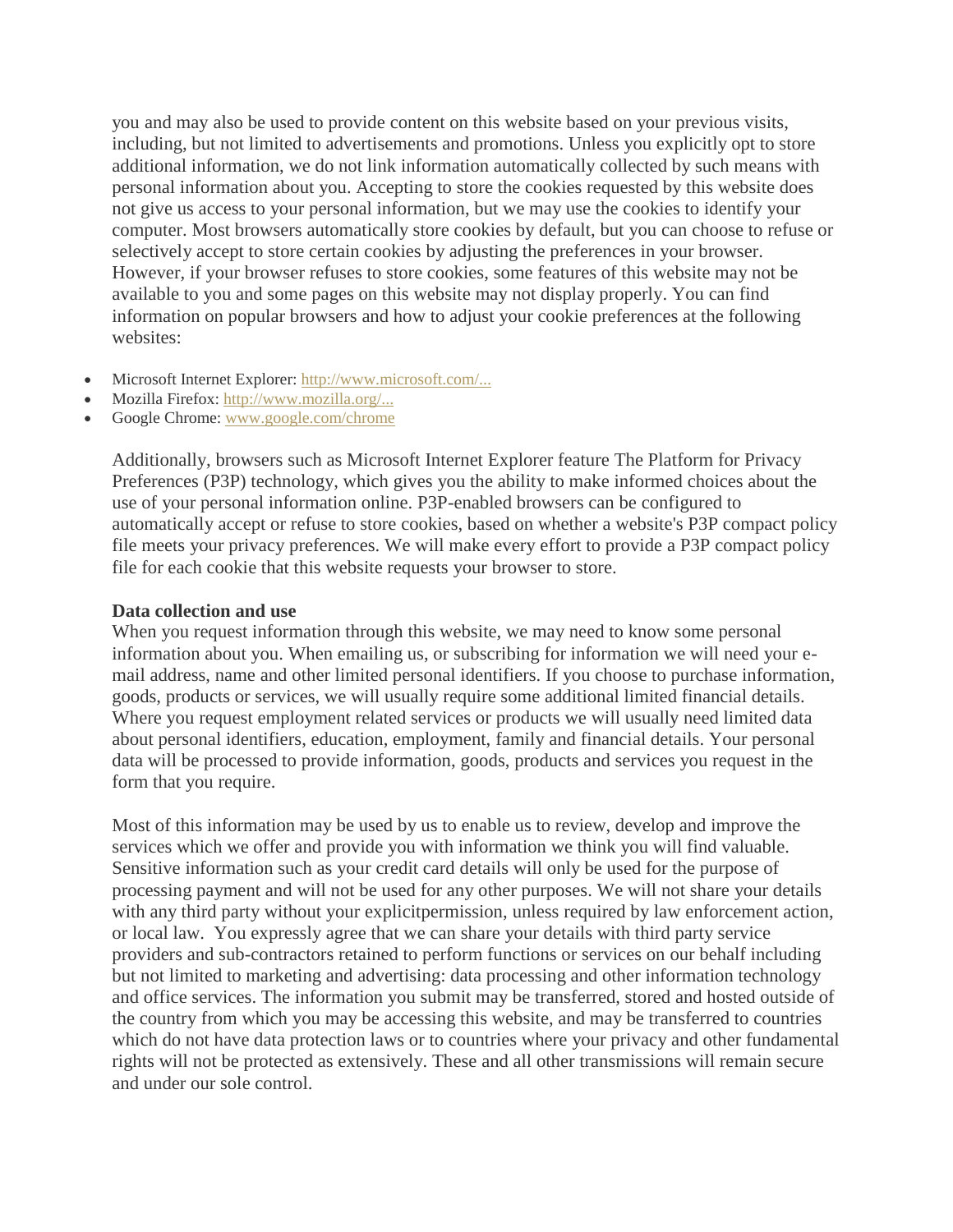If we look to use your personal data for a new purpose, beyond what it was originally provided for, we will ask for your explicit consent.

### **Data retention**

Your data may be held after the termination of your relationship with us for the purposes of improving our services offered. We do not collect any additional information about you other than that outlined above.

#### **Access to your personal data**

You have the right to see personal information we keep about you. To enquire about accessing your personal information please send an email to data@dwtc.com, or send postal mail to the following address:

Dubai World Trade Center L.L.C. P.O. Box 9292, Dubai, UAE

We will provide you with a readable copy of the personal data that we keep about you, within 40 days; subject to the provision of proof of your identity.

#### **Rights for EEA Residents**

If you are a resident of the EEA, the new European Union law, called the General Data Protection Regulation or "GDPR" gives certain rights to individuals in relation to their personal data. Accordingly, we have implemented additional transparency to help users take advantage of those rights. As available and except as limited under applicable law, the rights afforded to individuals are:

Right of Access – the right to be informed of and request access to the personal data we process about you;

Right to Rectification – the right to request that we amend or update your personal data where it is inaccurate or incomplete;

Right to Erasure – the right to request that we delete your personal data;

Right to Restrict – the right to request that we temporarily or permanently stop processing all or some of your personal data;

Right to Object – the right, at any time, to object to us processing your personal data on grounds relating to your particular situation or the right to object to your personal data being processed for direct marketing purposes;

Right to Data Portability – the right to request a copy of your personal data in electronic format and the right to transmit that personal data for use in another party's service; and

Right not to be subject to Automated Decision-making – the right to not be subject to a decision based solely on automated decision making, including profiling, where the decision would have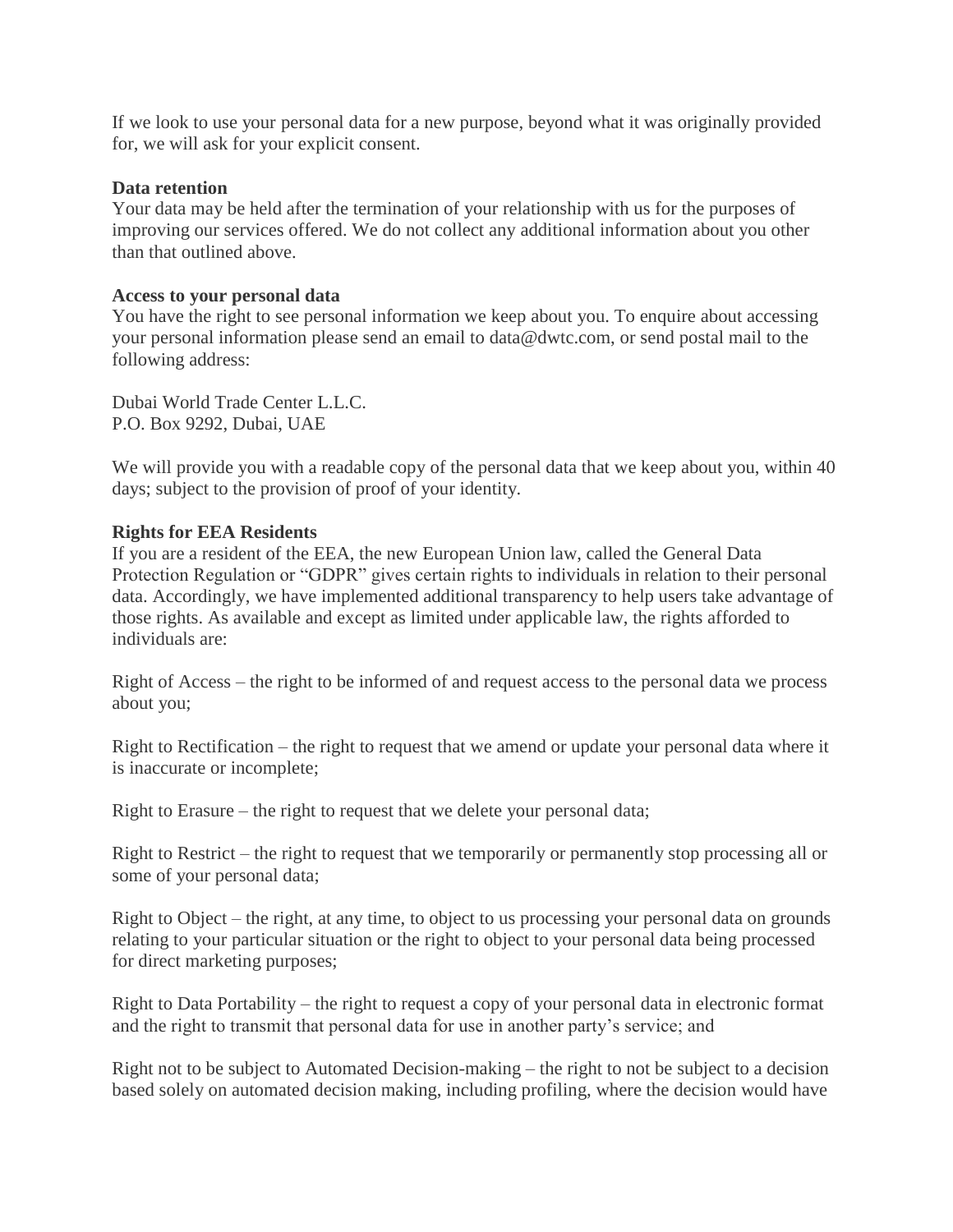a legal effect on you or produce a similarly significant effect.

Obligation to provide Personal Information- you do not need to provide Personal Information to use our Site. For use of our Platform you name, email and Company name may be required in order to use the software.

Please email us at  $data@dwtc.com$  for assistance with any of the above items.

### **Disclosure and Visitor choice**

You may unsubscribe or opt-out of our services at any time. Where we disclose your personal data for those purposes stated, we provide you with the means to opt-out of disclosure by either indicating in a box at the point of the website where personal data is collected, by sending an email to data@dwtc.com or by sending postal mail to the following address:

Dubai World Trade Center L.L.C. P.O. Box 9292, Dubai, UAE

Where we disclose your personal data for purposes, which are different to those, stated we offer you the opportunity to consent prior to disclosure.

### **Children**

We are committed to protecting the privacy needs of children and we encourage parents and guardians to take an active role in their children's online activities and interests. We do not knowingly collect information from children under the age of 13 and we do not target our websites to children under 13.

### **Security**

We are committed to protecting the information you provide us. We have implemented security policies, rules and technical measures to protect the personal data that we have under our control, in accordance with the laws of the Emirate of Dubai in the United Arab Emirates and the applicable federal laws of the United Arab Emirates. The security measures are designed to prevent unauthorised access, improper use or disclosure, unauthorised modification and unlawful destruction or accidental loss.

We use Secure Sockets Layer (SSL) encryption when collecting or transferring sensitive data such as credit card information. SSL encryption is designed to make the information unreadable by anyone but us. This security measure is working when you see either the symbol of an unbroken key or closed lock (depending on your browser) on the bottom of your browser window. You should be aware that no data transmission over the Internet can be guaranteed as totally secure. Although we strive to protect such information, we do not guarantee the security of any information that you transmit to us over the Internet and you do so at your own risk. If you do not feel it is appropriate to send information electronically, please contact  $+971(4)$ [3312000](tel:+971%20(4)%203312000) for an alternative way of conducting business.